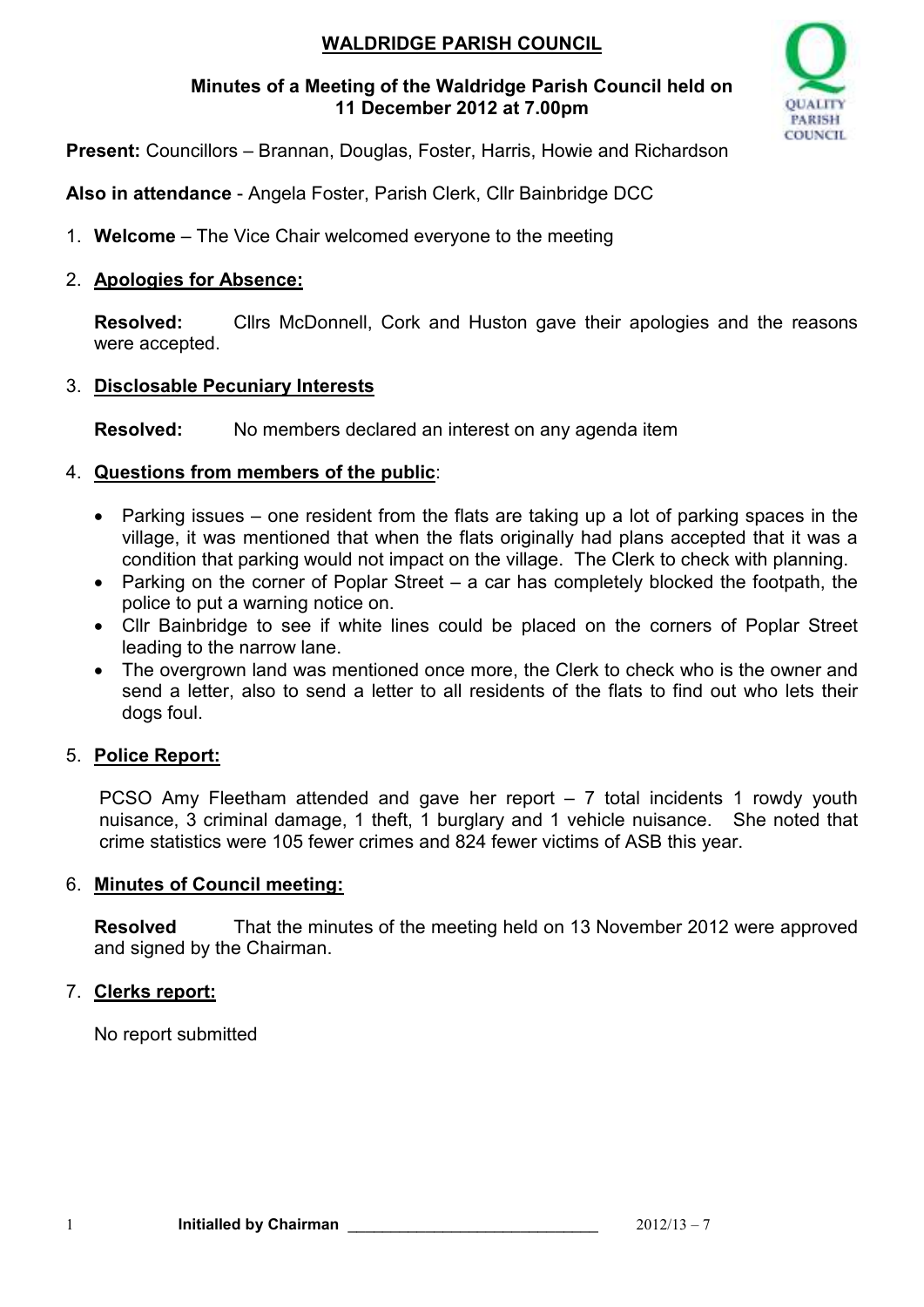#### 7. **Parish Matters and on-going items**

#### a) **Planning applications received**

#### **To consider any planning applications received after the agenda was published.**

| 2/12/00275/FUL | 11 Cloverhill<br><b>Chester-le-Street</b><br>Durham<br>DH2 2LZ | Creation of porch within existing open<br>entrance and erection of sun room to<br>rear (replacing existing conservatory) |
|----------------|----------------------------------------------------------------|--------------------------------------------------------------------------------------------------------------------------|
|                |                                                                |                                                                                                                          |

*Resolved: To recommend approval.*

#### b) **To consider any planning applications received after the agenda was published.**

*No plans submitted*

c) **Section 106 money –** The application has been submitted, 3 quotes are needed if over £5,000. Locations need to be named.

*Resolved: It was agreed which locations and the Clerk to get 3 quotes – 2 wood and 1 metal.*

d) **Clippings** – The Christmas clippings were circulated

*Resolved: It was agreed to go to print.*

e) **Budget setting** – The draft budget proposed in November meeting was discussed

**Resolved:** The budget was agreed

f) **Inn on the Green** – Correspondence received from DCC stating the direction of the new path. Also correspondence received from the owners Mr and Mrs Bowery stating it was the Parish Council's request for this path heading in the fell.

**Resolved:** The correspondence was noted, but the path from point A needs to be clarified that a footpath would be parallel to the road, as this is a dangerous bend in the road.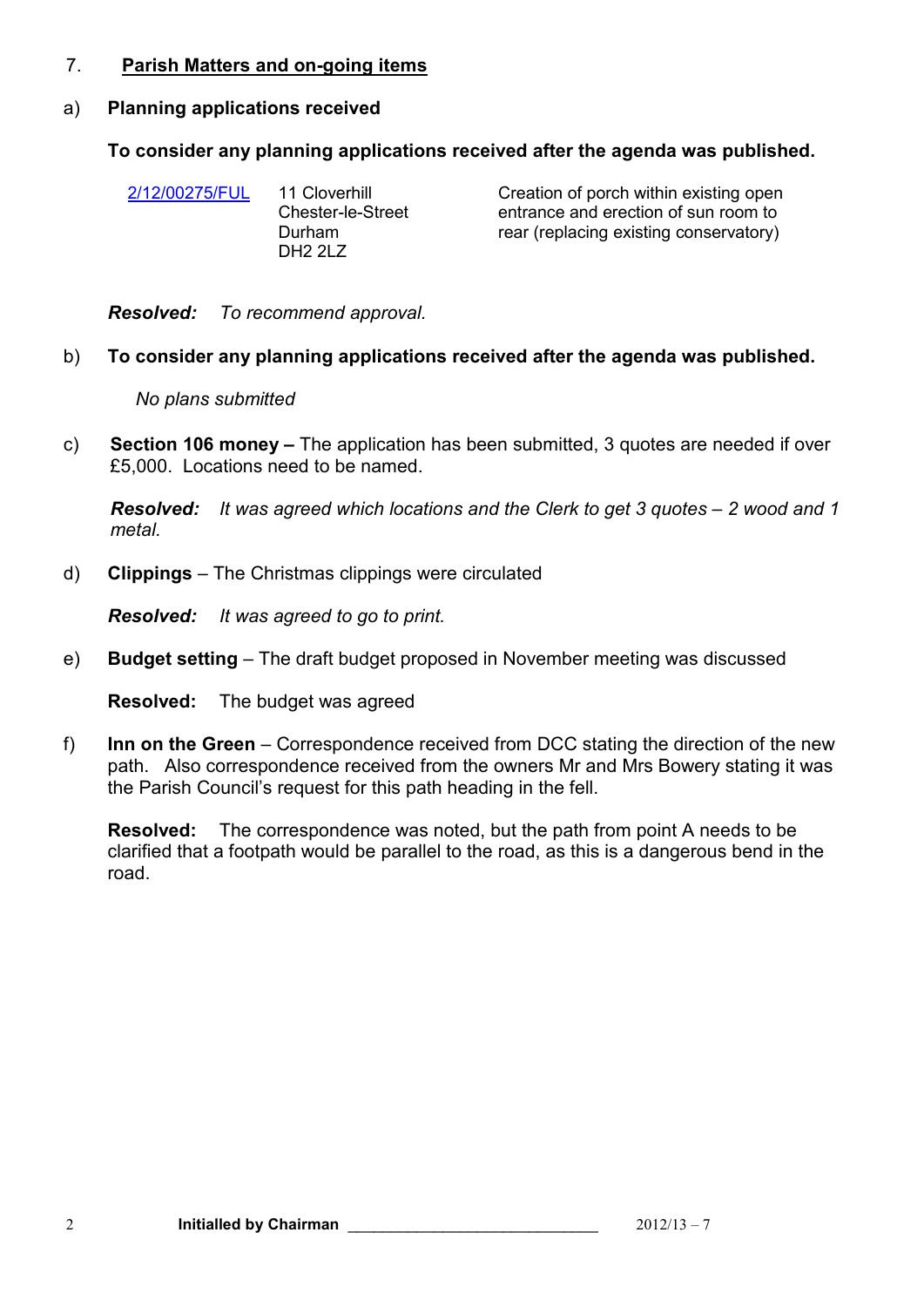g) **Footpath at Poplar Street -** after discussions at the last meeting re access to the paths in front of houses 19 – 27 Poplar Street

*Resolved: Information received from DCC and land registry states the paths do belong to the owners of the houses.* 

#### h) **Correspondence received**

i. Letter from resident regarding speeding at Warkworth Drive and requesting 20mph

### *Resolved:*

- *i. The police have carried out speedwatch in that area and the results did not prove excess speeding. This will be carried out once again. The Clerk to send letter to resident explaining it would be DCC re the speed reduction, as it is out of the Parish Councils jurisdiction, but could arrange another speedwatch if needed.*
- i) **Correspondence received after agenda published –** for noting
	- Nothing received
- j) **Millennium Green**  Cllr Bainbridge will fund 3 items of fitness equipment to be placed on the green, the Clerk to check the constitution. Also improve the circle.

*Resolved: The Council all agreed to this and thanked Cllr Bainbridge.*

k) **Toilet floor** – Confirmation from the insurance company stated as long as the floor is non slip. The members decided to still go with a good quality floor.

*Resolved: It was agreed to get companies who supply this material to give quotes*

l) **Fun day** – to agree date for 2013

**Resolved:** It was agreed to go with 1 September, the Clerk to book last years activities and the wood sculpture. This to be placed on February agenda to agree extra activities.

m) **AAP forum updates** – Cllr Douglas gave a brief outline to recent meetings attended. Following the grot spots, Waldridge has been identified as a problem area for dog fouling. Mobile signs were suggested.

*Resolved: It was agreed to ask for 10 signs so all councillors could be responsible for one and keep moving them around.*

- n) **Urgent issues for noting** (Clerk to use delegated powers if necessary) **and any items Councillors wish to agenda for next meeting** 
	- Litter pick diary dates